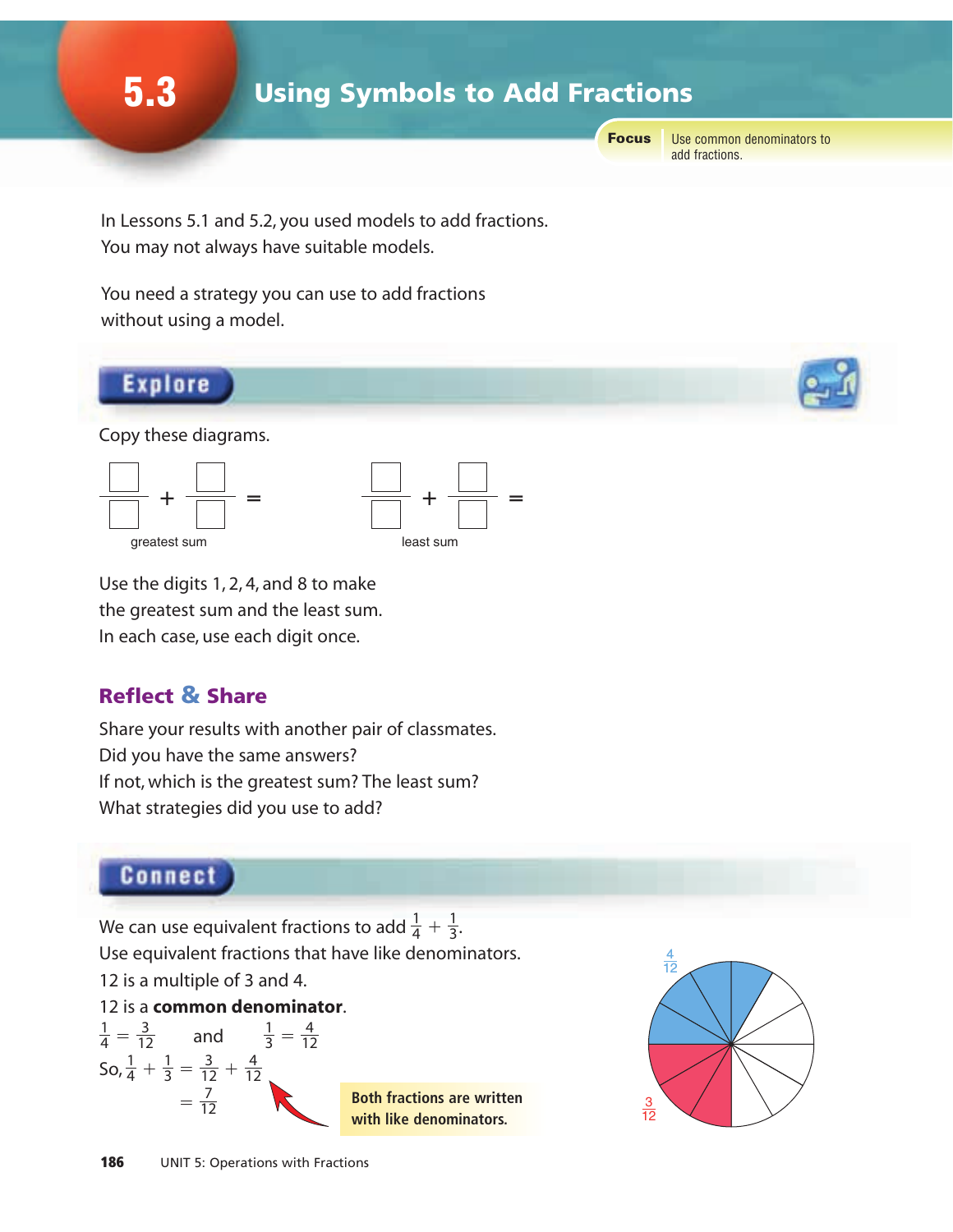Look at the pattern in the equivalent fractions below.



So, to get an equivalent fraction, multiply the numerator and denominator by the same number.

We may also get equivalent fractions by dividing.

For example,  $\frac{8}{10}$  can be written:  $\frac{8 \div 2}{10 \div 2} = \frac{4}{5}$ and  $\frac{4}{5}$  are equivalent fractions.  $\frac{4}{5}$  is in simplest form.  $8 \div 2$  $10 \div 2$  

#### Example

Add:  $\frac{4}{9} + \frac{5}{6}$  

Estimate to check the sum is reasonable.

#### A Solution

 $+\frac{5}{6}$ Estimate first. is about  $\frac{1}{2}$ .  $\frac{5}{6}$  is close to 1. So,  $\frac{4}{9} + \frac{5}{6}$  is about  $1\frac{1}{2}$ . 



Use equivalent fractions to write the fractions with a common denominator.

List the multiples of 9: 9, **18**, 27, *36*, 45, … List the multiples of 6: 6, 12, **18**, 24, 30, *36*, 42, … 18 is a multiple of 9 and 6, so 18 is a common denominator.



**36 is also in both lists. So, 36 is another possible common denominator.**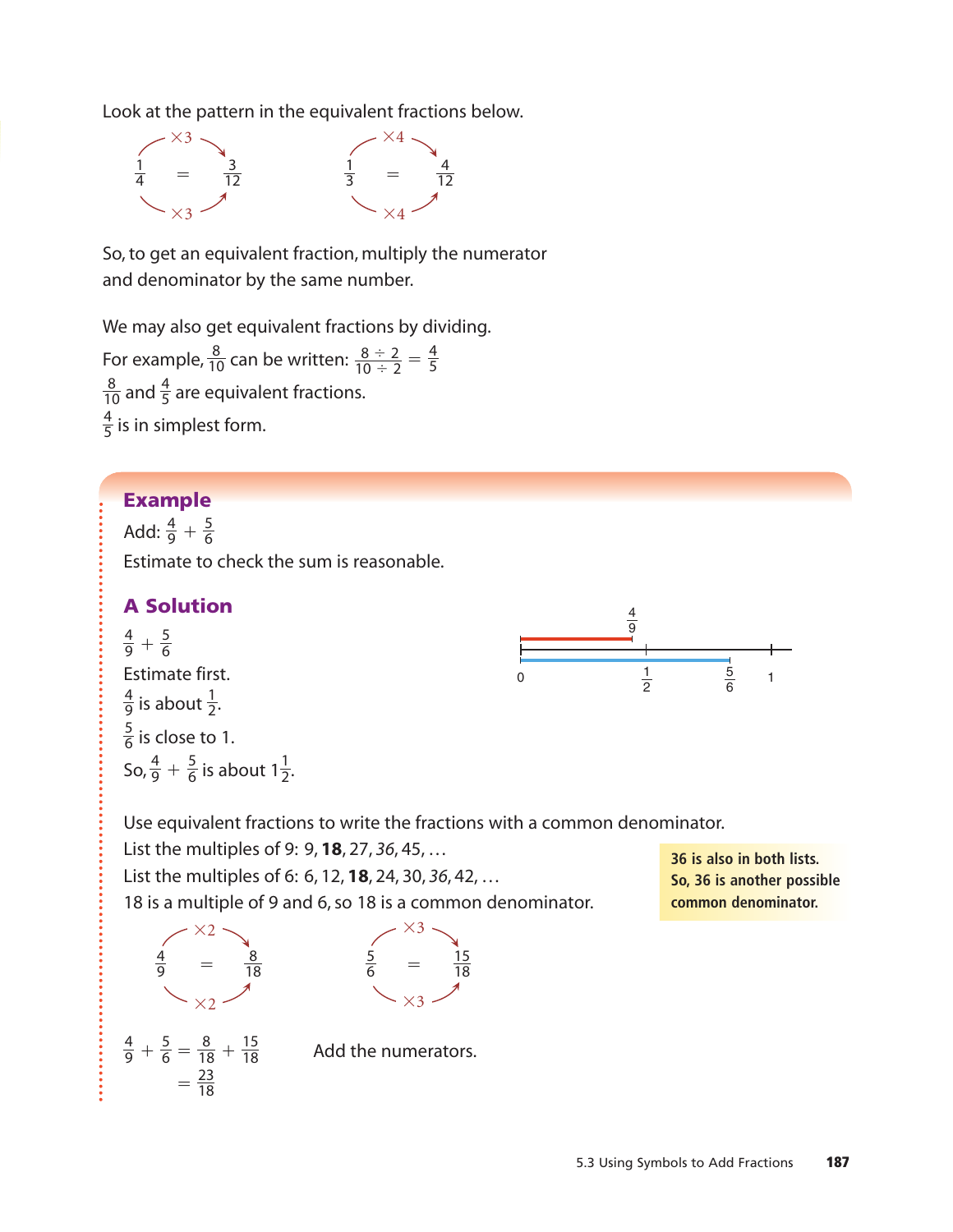We could have found this sum with fraction strips on a number line.



# **Practice**

Write all sums in simplest form.

Write improper fractions as mixed numbers.

- 1. Find a common denominator for each pair of fractions.
	- **b**)  $\frac{1}{8}$  and  $\frac{2}{3}$  **c**)  $\frac{2}{3}$  and  $\frac{1}{9}$  **d**)  $\frac{3}{5}$  and  $\frac{2}{3}$ a)  $\frac{1}{2}$  and  $\frac{5}{8}$
- **2.** Copy and complete. Replace each  $\Box$  with a digit to make each equation true.

a)  $\frac{3}{12} = \frac{1}{4}$  b)  $\frac{3}{4} = \frac{6}{11}$  c)  $\frac{3}{6} = \frac{1}{4}$  d)  $\frac{6}{8} = \frac{15}{11}$ 

3. Add. Sketch a number line to model each sum.

a)  $\frac{4}{9} + \frac{1}{3}$  b)  $\frac{1}{2} + \frac{1}{3}$  c)  $\frac{3}{8} + \frac{3}{2}$  d)  $\frac{3}{4} + \frac{1}{6}$ 

4. Estimate, then add.

| a) $\frac{3}{5} + \frac{4}{8}$ | b) $\frac{1}{6} + \frac{5}{8}$ | c) $\frac{5}{6} + \frac{7}{9}$ |
|--------------------------------|--------------------------------|--------------------------------|
| d) $\frac{3}{4} + \frac{4}{7}$ | e) $\frac{1}{3} + \frac{2}{5}$ | f) $\frac{1}{5} + \frac{5}{6}$ |

5. One page of a magazine had 2 advertisements. One was  $\frac{1}{8}$  of the page, the other  $\frac{1}{16}$ . What fraction of the page was covered? Show your work.